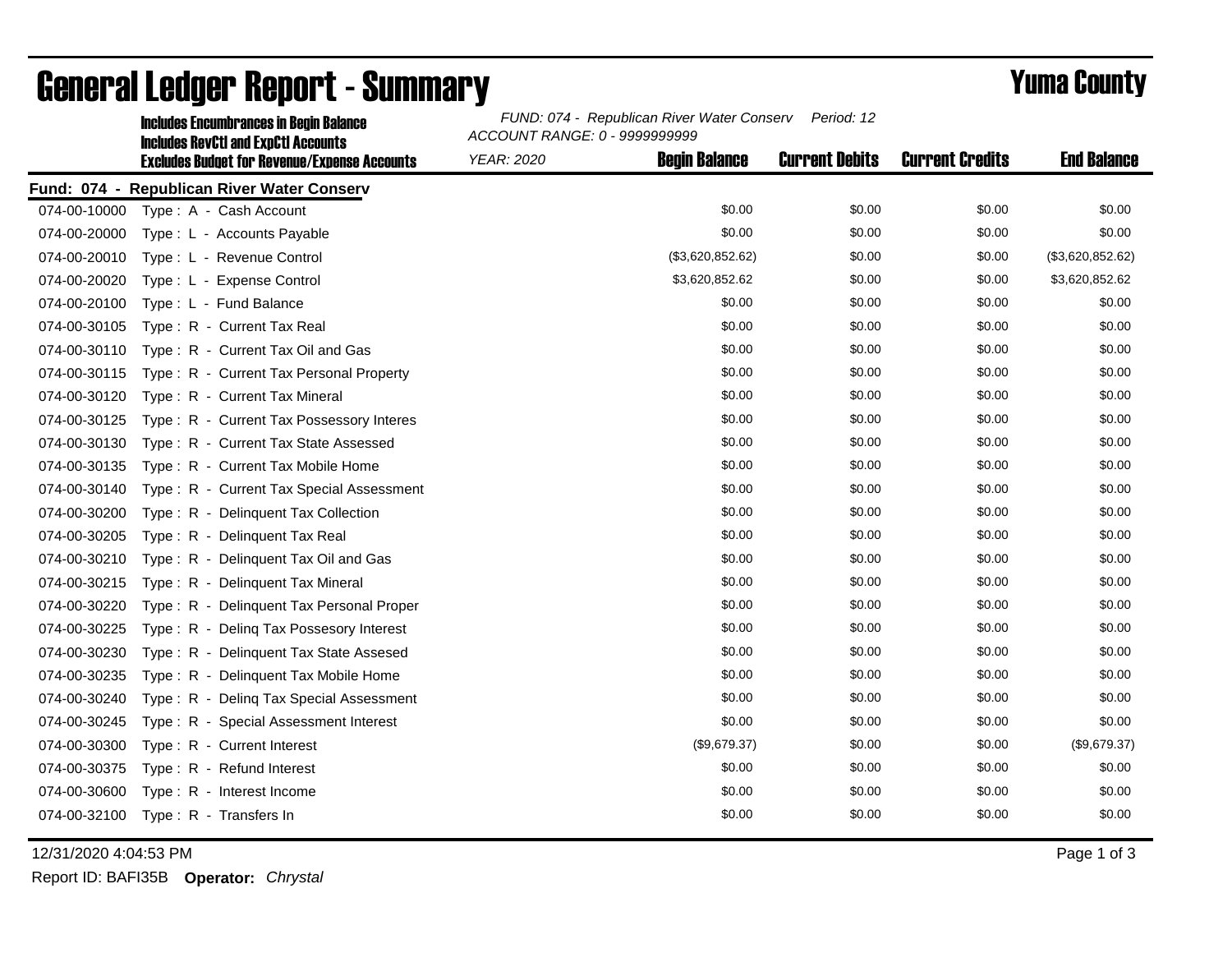|              | <b>Includes Encumbrances in Begin Balance</b><br><b>Includes RevCtI and ExpCtI Accounts</b> |                                                     |                                            | FUND: 074 - Republican River Water Conserv<br>Period: 12<br>ACCOUNT RANGE: 0 - 9999999999 |                      |                       |                                  |                    |
|--------------|---------------------------------------------------------------------------------------------|-----------------------------------------------------|--------------------------------------------|-------------------------------------------------------------------------------------------|----------------------|-----------------------|----------------------------------|--------------------|
|              |                                                                                             | <b>Excludes Budget for Revenue/Expense Accounts</b> | <b>YEAR: 2020</b>                          |                                                                                           | <b>Begin Balance</b> | <b>Current Debits</b> | <b>Current Credits</b>           | <b>End Balance</b> |
|              |                                                                                             | Fund: 074 - Republican River Water Conserv          |                                            |                                                                                           |                      |                       |                                  |                    |
| 074-00-35000 |                                                                                             | Type: R - Fees Collected                            |                                            |                                                                                           | (\$3,611,173.25)     | \$0.00                | \$0.00                           | (\$3,611,173.25)   |
| 074-00-49100 |                                                                                             | Type: X - Treasurer Fees                            |                                            |                                                                                           | \$105,179.78         | \$0.00                | \$0.00                           | \$105,179.78       |
| 074-00-49401 |                                                                                             | Type: X - Transfer Out                              |                                            |                                                                                           | \$0.00               | \$0.00                | \$0.00                           | \$0.00             |
| 074-00-49500 |                                                                                             | Type: X - Checks Written / ACH Transfer             |                                            |                                                                                           | \$3.515.672.84       | \$0.00                | \$0.00                           | \$3,515,672.84     |
|              |                                                                                             |                                                     | Fund: 074 - Republican River Water Conserv | Totals :                                                                                  | \$0.00               | \$0.00                | \$0.00                           | \$0.00             |
|              |                                                                                             | <b>Total Fund Revenues:</b>                         | \$0.00                                     | <b>Total Fund Expenses:</b>                                                               |                      | \$0.00                | <b>Net Revenue Over Expense:</b> | \$0.00             |

## General Ledger Report - Summary **Example 2018** Yuma County